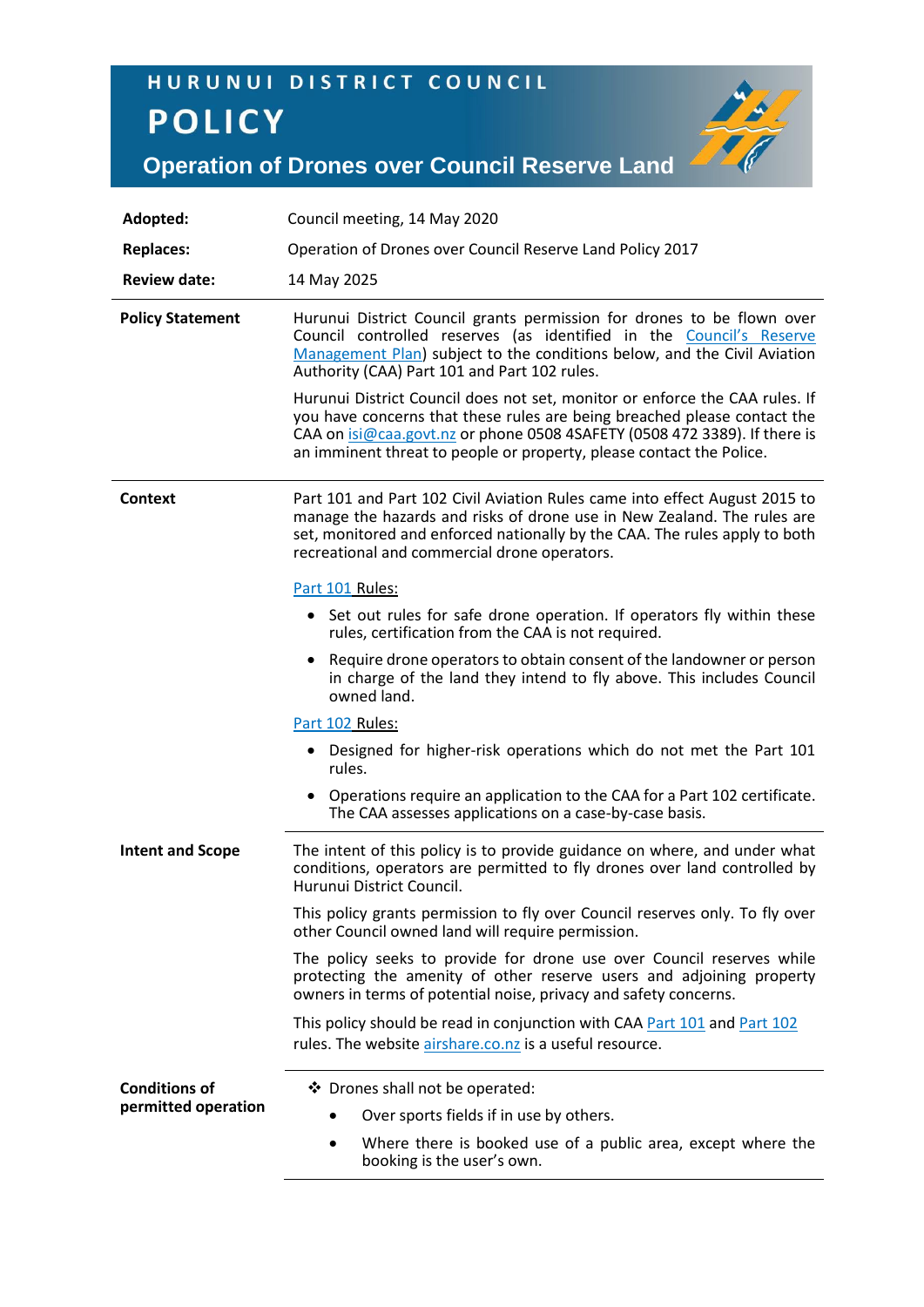|                                                                     | During a prohibited fire season.<br>$\bullet$                                                                                                                                                                                                                                                                               |
|---------------------------------------------------------------------|-----------------------------------------------------------------------------------------------------------------------------------------------------------------------------------------------------------------------------------------------------------------------------------------------------------------------------|
|                                                                     | Above and within 10m of the following:                                                                                                                                                                                                                                                                                      |
|                                                                     | Any reserve boundary which borders private property.                                                                                                                                                                                                                                                                        |
|                                                                     | Bodies of water where birds are present.                                                                                                                                                                                                                                                                                    |
|                                                                     | Council buildings or campgrounds.                                                                                                                                                                                                                                                                                           |
|                                                                     | Council cemeteries.                                                                                                                                                                                                                                                                                                         |
|                                                                     | Grazing stock.                                                                                                                                                                                                                                                                                                              |
|                                                                     | Playgrounds.<br>-                                                                                                                                                                                                                                                                                                           |
|                                                                     | The Hanmer Springs Thermal Pool Reserve.<br>$\overline{\phantom{0}}$                                                                                                                                                                                                                                                        |
|                                                                     | ❖ Drones shall be operated in a manner that complies with the Office of<br>the Privacy Commissioner's guidance on preserving privacy by not<br>flying over people or adjoining private property without their consent.                                                                                                      |
|                                                                     | Any breach of the above conditions could result in the termination of the<br>operator's permission to fly a drone over Council land.                                                                                                                                                                                        |
|                                                                     | Any flight outside of the above conditions will require written permission<br>from Council.                                                                                                                                                                                                                                 |
| <b>Applying for</b><br>permission                                   | On a case-by-case basis the Amenities Manager will consider applications to<br>fly:                                                                                                                                                                                                                                         |
|                                                                     | Over Council owned land that is not a reserve.                                                                                                                                                                                                                                                                              |
|                                                                     | Outside the conditions of a permitted operation.<br>$\bullet$                                                                                                                                                                                                                                                               |
|                                                                     | Applications must be received prior to the flight operation. A copy of the<br>application form is attached as Appendix 1. Consent may be granted to fly<br>for a specific purpose and timeframe.                                                                                                                            |
|                                                                     | Permission to fly within the Hanmer Springs Thermal Pool Reserve is through<br>the Pool Manager.                                                                                                                                                                                                                            |
| <b>Police and Emergency</b><br><b>Situations</b>                    | Other than drones operated by the New Zealand Police, Civil Defence and<br>emergency management officials, no drones have permission to fly over<br>Council property within a 1-kilometre radius of an emergency situation <sup>1</sup><br>which is actively attended by emergency officials.                               |
|                                                                     | For the avoidance of doubt, the use of drones by New Zealand Police, Civil<br>Defence and emergency management officials working under the direction<br>of the relevant Incident or Civil Defence Controller are exempt from the<br>conditions of this policy in the event of, or prevention of, an emergency<br>situation. |
| <b>Special precautions</b><br>for flights near<br>private airstrips | Drone operators should be aware of private airfields and the potential for<br>piloted aircraft to be flying near where they choose to fly their drone.<br>Sensible precautions should be taken.                                                                                                                             |
| <b>END OF POLICY</b>                                                |                                                                                                                                                                                                                                                                                                                             |

 1 For the purposes of this policy an 'emergency situation' is defined as a serious, unexpected, and often dangerous situation requiring immediate action to avoid injury, loss of life or damage to property.